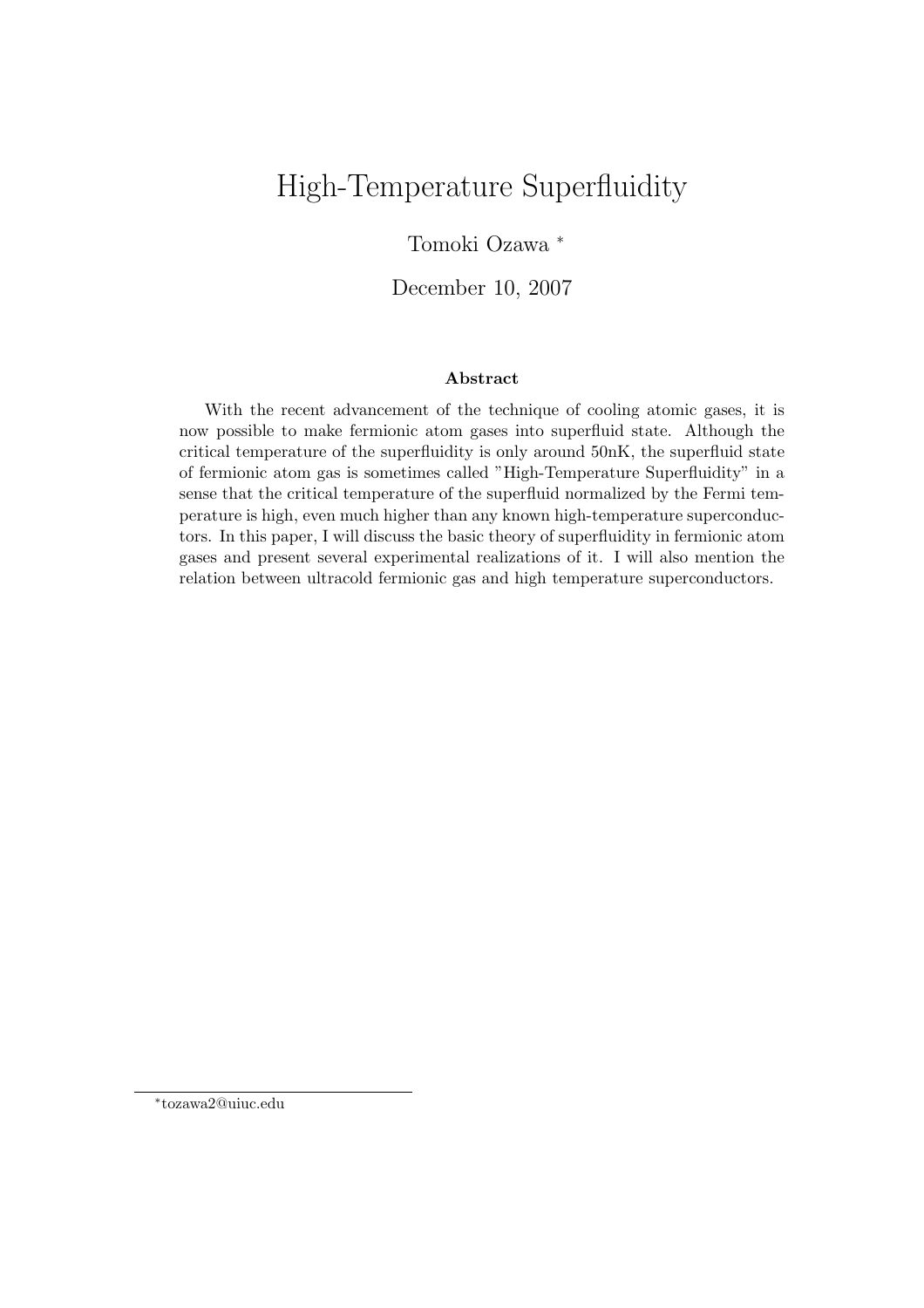## **1 Introduction**

Since the realization of Bose-Einstein condensation (BEC) of atomic gases in 1995, the study of ultracold atomic gases, both experimentally and theoretically, has made a remarkable success. One of the important feature of this area is that it enabled physicists to experimentally realize a macroscopic quantum system with great degrees of freedom.

In this paper, among various interesting branches of research in ultracold atomic gases, I will focus on the superfluidity of ultracold fermi gases.

The superfluid transition temperature of ultracold fermi gas, i.e.  $\text{Li}_6$  is about 50nK. However, the transition temperature normalized by the Fermi tenperature of the system reaches as high as  $T_C/T_F \approx 0.2$ . This is a remarkably high value considering the fact that this ratio is at most the order of 10*−*<sup>3</sup> for conventional superconductors and superfluid <sup>3</sup>He. Even for high temperature superconductors, this value is of order  $10^{-2}$  [1]. (See Table 1 taken from [2].) Thus, considering in terms of normalized temperature, the

|                                        | $T_C/T_F$                           |
|----------------------------------------|-------------------------------------|
| Conventional superconductors           | $\frac{10^{-5} - 10^{-4}}{10^{-4}}$ |
| Superfluid ${}^{3}$ He                 | $10^{-3}$                           |
| High-temperature superconductors       | $10^{-2}$                           |
| Fermi gases with resonant interactions | $\sim$ 0.2                          |

Table 1:  $T_C/T_F$  in various Fermi superfluids [2]

ultracold fermi gases exhibit superfluid transition at much higher temperature than any other known fermion system. From these facts, the superfluidity of ultracold fermi gas is sometimes called "High-Temperature Superfluidity".

The organization of this paper is as following. I will first explain the basic theory of 'High-Temperature Superfluidity'. Then, I will present various experiments concerning the realization of this phenomenon. In the final chapter, I will briefly discuss the connection between 'High-Temperature Superfluidity' and 'High-Temperature Superconductivity'.

Review papers which I found particularly helpful on writing this paper are Giorgini *et al.* [2] and Bloch *et al.* [3].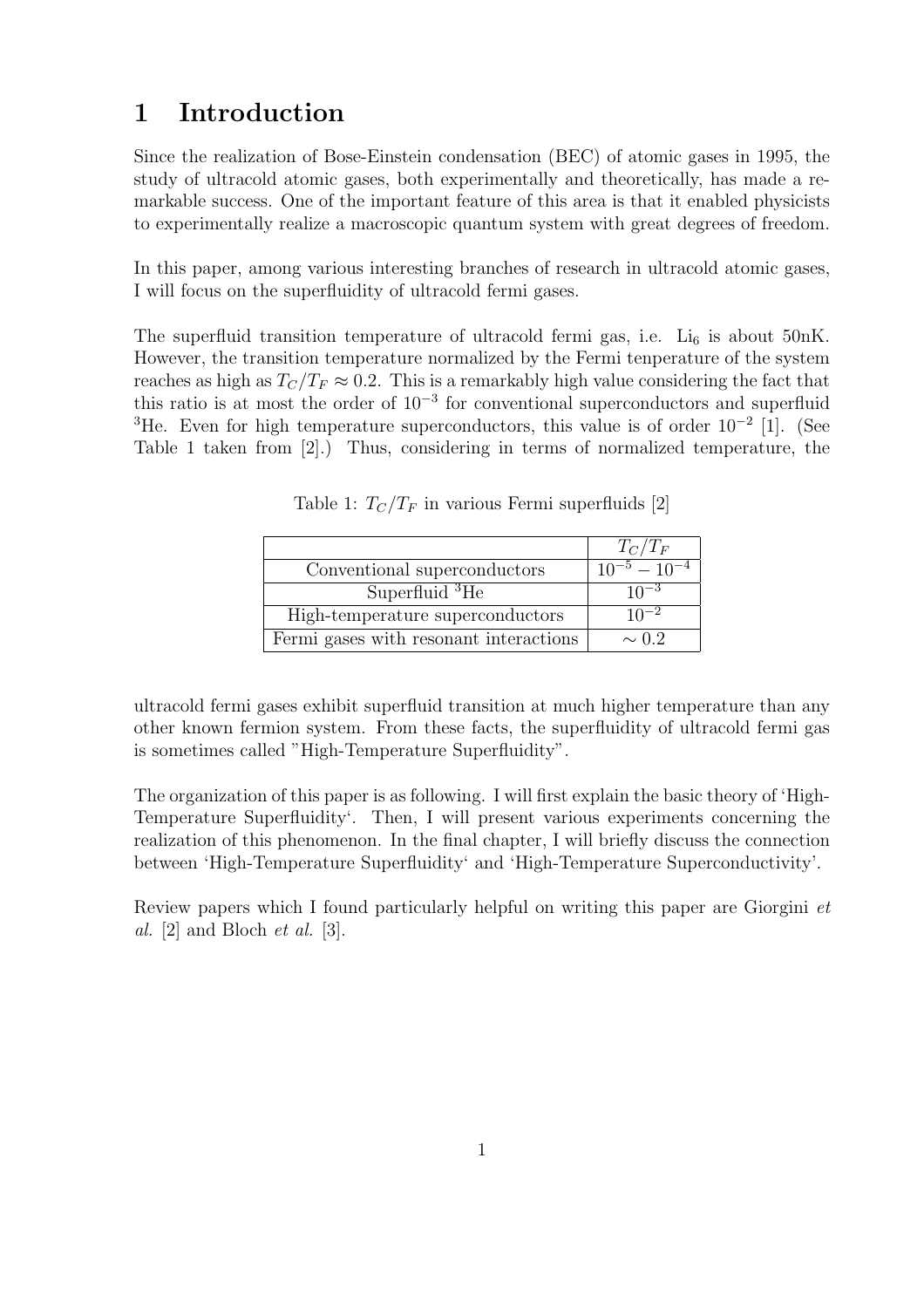### **2 Theory**

### **2.1 Feshbach resonance — BCS-BEC crossover**

Ideal fermi gas does not exhibit BEC nor superfluidity because of the Pauli principle. (Fermions cannot 'Bose' condensate by itself!) In conventional superconductors, electrons form Cooper pairs through electron-phonon interaction and condense into superconducting state. To obtain BEC or superfluidity, we need some interaction, or pairing mechanism, that makes two (or more) fermions into 'effective bosons'. In ultracold fermionic gases, this interaction is rather artificially introduced by the experimental setup. The technique is called "Feshbach resonance". A remarkable feature of this technique is that it makes it possible to vary the magnitude and even the sign of the effective interaction between fermions.

What we can directly change by the use of Feshbach resonance is the scattering length between particles. When two particles are in relative scattering state with scattering length *a*, the effective potential for low energy scattering between these two particles can be expressed by a pseudopotential [4]

$$
V_{eff}(\mathbf{r}) = \frac{2\pi\hbar^2 a}{m_r} \delta^{(3)}(\mathbf{r}),\tag{1}
$$

where  $m_r$  is the reduced mass. This expression is valid when the density of the system is low enough. Thus, being able to change the value of *a* means that we can vary the effective potential between two particles.

Feshbach resonance happens when the energy level of a scattering state (open channel) between two particles becomes close to the energy level of a bound state of a different channel (closed channel). For example, an open channel and a closed channel may be relative energy levels by different spin states. If the magnetic moments of the particle pairs in these two channels are different, by applying magnetic field, we can control the relative energy levels between two channels. If there is a coupling between these two channels in the process of collision, the scattering length becomes large if the energy levels of two channels are close. This phenomenon is called Feshbach resonance. Depending on the relative sign of energy levels of two channels, the sign of the scattering length can be positive or negative. As a function of the external magnetic field *B*, the scattering length can be written

$$
a = a_{\text{bg}} \left( 1 - \frac{\Delta B}{B - B_0} \right),\tag{2}
$$

where  $a_{\text{bf}}$  is the scattering length far from resonance, and  $\Delta B$  is the width of the resonance. At  $B = B_0$ , resonance happens and the scattering length diverges.

By means of Feshbach resonance, we can effectively tune the interaction between two fermions from the negative infinity to the positive infinity.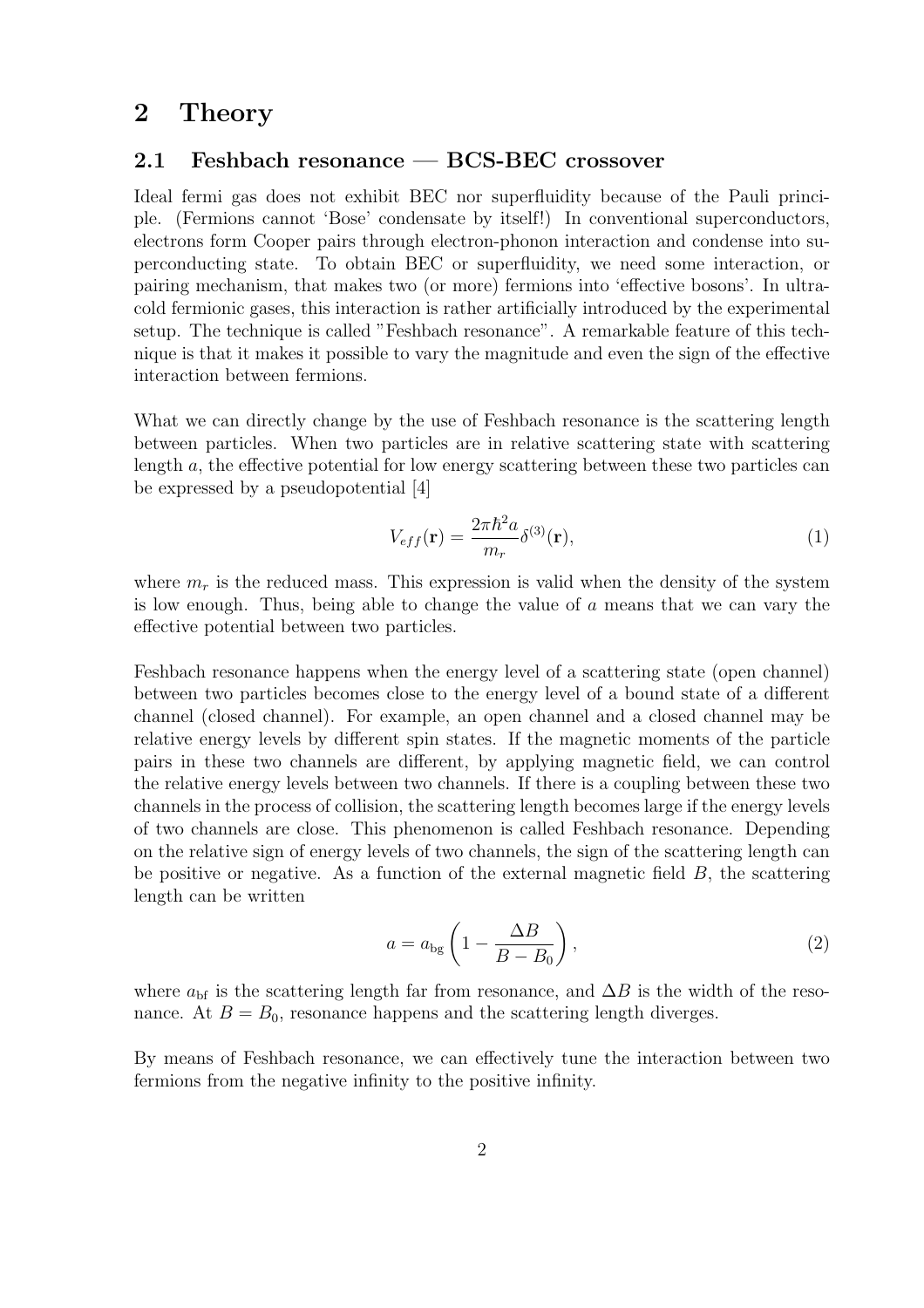Let's first consider the case  $a > 0$ , i.e. effective potential between two fermions is repulsive. In general, positive scattering length implies an existence of a bound state with the binding energy [5]

$$
E_b = \frac{\hbar^2}{2m_r a^2}.\tag{3}
$$

Thus, in the limit  $a \to +0^1$ , two fermions form one molecule-like bound state with the size of order *a*. In this limit, fermionic gas will become a gas of molecules with each molecule consisting of two fermions of the original gas. Since a molecule composed of two fermion behaves like a boson, the low-temperature behavior of this molecule gas would be just like a gas of bosons and it exhibits BEC in the low enough temperature. This limit  $a \rightarrow +0$  is thus called 'BEC limit' and the region  $a > 0$  is called 'BEC region' or 'BEC side'.

Next, consider the case *a <* 0, i.e. effective potential is attractive. The ground state of ideal fermi gas is unstable against even little attractive perturbation between particles and the system tends to form Cooper pairs. Especially, in the limit  $a \to -0^2$ , the system is described by the celebrated BCS wavefunction. In this limit, the low-temperature behavior of the system is pretty much alike the behavior of electrons in conventional superconductors. They form Cooper pairs and become a condensate yielding superfluidity, in the case of ultracold fermions, or superconductivity, in the case of superconductors. This limit *a → −*0 is thus called 'BCS limit' and the region *a <* 0 is called 'BCS region' or 'BCS side'.

The two limits  $a \to \pm 0$  are well-known to physicists through the study of BEC or BCS theory. However, the area where *|a|* is big is not an easy area to explore. In this region, the interaction between particles is large so we cannot regard the interaction strength as a perturbative parameter. It is a convention to describe the system in terms of a dimensionless parameter  $v = 1/k_F a$ , where  $k_F$  is the Fermi wavevector of the system. In terms of this parameter,  $v \rightarrow -\infty$  limit corresponds to 'BCS limit' and  $v \rightarrow +\infty$ corresponds to 'BEC limit'. The theoretical and experimental challenge of the last decade was to explore the region where  $|v|$  is not so big. The study of this area is called 'BCS-BEC crossover'. Expecially, the point  $v = 0$  is called the 'unitarity point'. At this point, from the dimensional analysis, the only relevant dimensionless parameter is  $\theta = T/T_F$ , where *T* is the temperature of the system and  $T_F$  is the Fermi temperature, and the system exhibits universal properties. See Figure 1 for a schematic diagram of this BCS-BEC crossover. The phase diagram shown in Figure 1 will be discussed more in detail in the next subsection.

<sup>&</sup>lt;sup>1</sup>This limit should be understood as  $a \rightarrow a_{\text{bg}} + 0$ . However, comparing the value of *a* near  $B = B_0$ ,  $a_{\text{bg}}$  is significantly small, so I adopted a notation  $a \rightarrow +0$ .

<sup>&</sup>lt;sup>2</sup>Again, this limit should be understood as  $a \rightarrow a_{\text{bg}} - 0$ .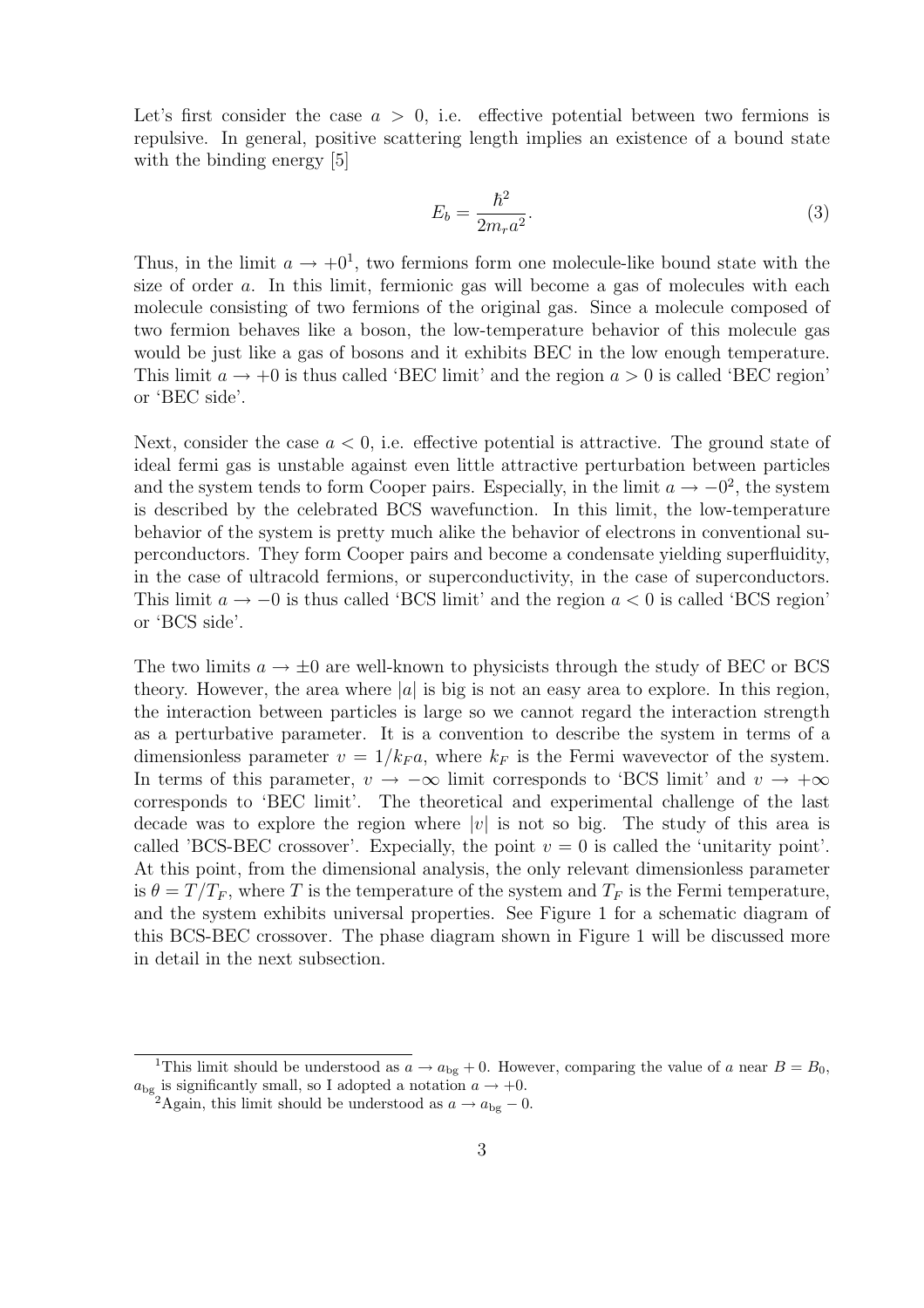

Figure 1: BCS-BEC crossover. Roughly speaking,  $B \propto -v$ .[6]

### **2.2 Phase diagram**

Let's try to draw a phase diagram of ultracold fermi gas with tuned interaction.

In the weak coupling  $(k_F|a| \ll 1)$  BCS regime, the condensate transition temperature is known to be [7]

$$
T_C = \left(\frac{2}{e}\right)^{7/3} \frac{e^{\gamma}}{\pi} T_F e^{-1/N(\epsilon_F)|U_0|} = \left(\frac{2}{e}\right)^{7/3} \frac{e^{\gamma}}{\pi} T_F e^{\pi/2k_F a} \approx 0.277 \cdot T_F e^{\pi/2k_F a},\tag{4}
$$

where  $\gamma = 0.577$  is Euler's constant and  $N(\epsilon)$  is the density of state at the Fermi energy and  $|U_0|$  is the magnitude of the interaction. Therefore, in the limit  $a \to -0$ , the transition temperature goes to zero:  $T_C \rightarrow 0$ .

The BEC transition tempearture of ideal bose gas is [7]

$$
T_C = \frac{2\pi\hbar^2}{k_B m_b} \left(\frac{n_b}{\zeta(3/2)}\right)^{2/3},\tag{5}
$$

where  $m_b$  and  $n_b$  are the mass and the density of bosons. BEC-limit of fermion gas should also obey this relation. For convenience, consider the transition temperature normalized by the Fermi temperature [8]

$$
T_F = \frac{\hbar^2}{2k_B m_f} (3\pi^2 n_f)^{2/3},\tag{6}
$$

where  $m_b$  and  $n_b$  are the mass and the density of fermions. At the BEC-limit, two fermions form one boson. Therefore,  $m_b = 2m_f$ ,  $n_b = n_f/2$ . Then, we can see

$$
\frac{T_C}{T_F} = \left(\frac{2}{9\pi\zeta(3/2)^2}\right)^{1/3} \approx 0.218.
$$
 (7)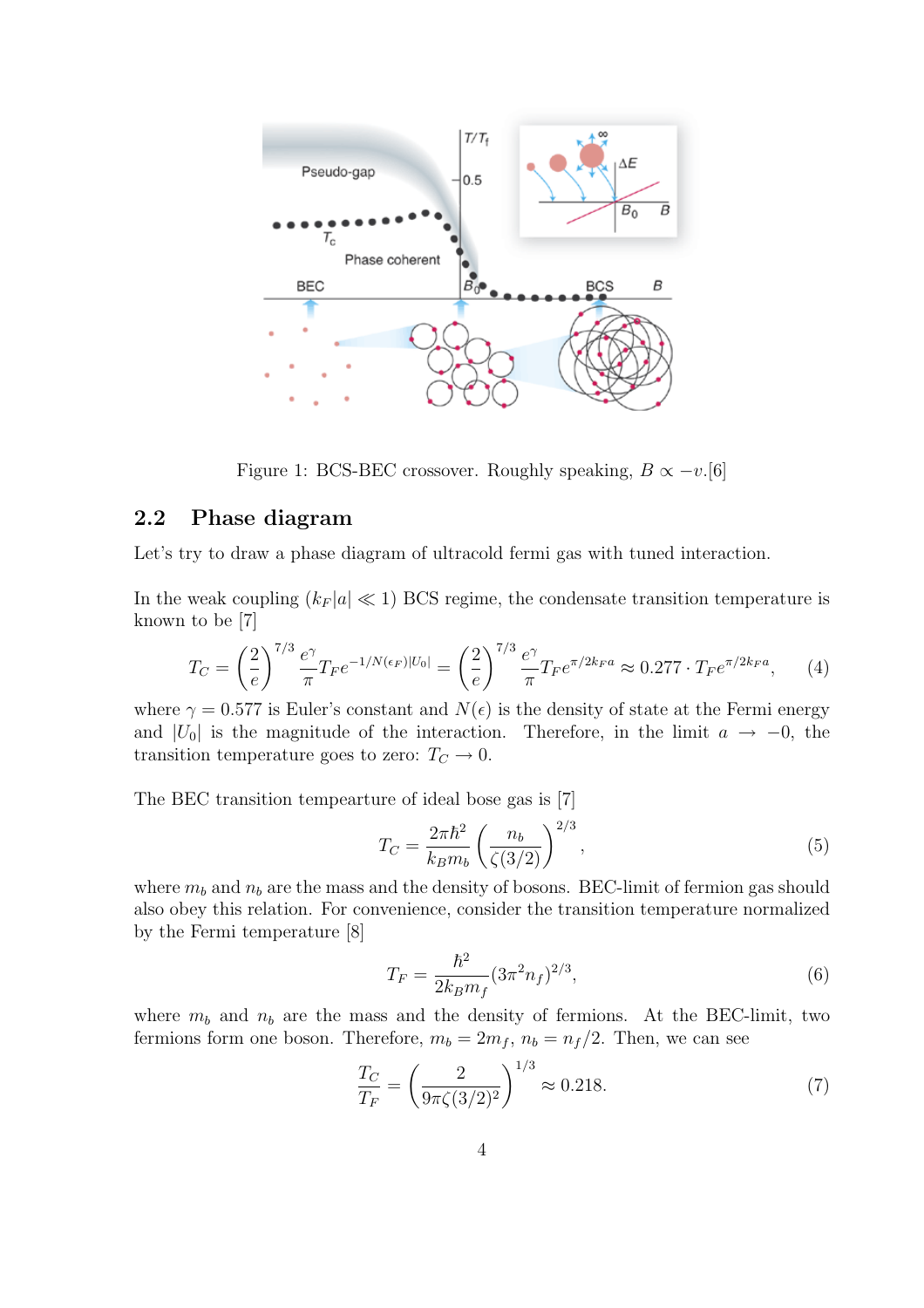Compared to the exponential decay of the transition temperature in BCS side, on the BEC side,  $T_C$  is comparable to  $T_F$ . We may call it high temperature superfluid. However, considering the fact that even the BEC of alkali bose gas is actually a BEC of bosons composed of many fermions (electrons, neutrons, and protons), I am not sure if we can call it high temperature superfluidity. As we will see soon, the significance of superfluidity in fermi gas is not at this BEC limit, but at the BCS side.

To predict the transition temperature of the region where the magnitude of  $v = 1/k_F a$ is not big is still an active research area. An interesting prediction was made by Stajic *et al.* [9]. According to their paper, above the transition temperature near unitarity point  $(v = 0)$  in the BCS side, there exists a large range of temperature where Cooper pairs are formed but they don't condensate. From the analogue with the high *T<sup>C</sup>* superconductor, this regime is called 'pseudogap'. We can define a new temperature *T <sup>∗</sup>* as a temperature below which Cooper pairs start to form. In this pseudogap regime  $T_C < T^*$ , there exists pair breaking energy gap but we cannot see clear superfluid.

There are several attempts to determine  $T_C/T_F$  as a function of *v*. A recent numerical result by Huassmann  $et$   $al$ . [10] showed the phase diagram in Figure  $2<sup>3</sup>$ . As seen from this figure, close to the unitarity point on BCS side, there is a region where  $T_c/T_F$  is of order  $10^{-1}$ . (At the unitarity, they obtained the result  $T_C/T_F = 0.16$ ) It in this region that we may truely call the system 'High Temperature Superfluid'.



Figure 2: Critical temperature as a function of  $v = 1/k_F a$ . The solid line represents  $T_c/T_F$  as a function of *v*. The dashed line is a schematical behavior of  $T^*/T_F$  which indicates the onset of pseudogap regime. Green triangles in the BCS side represents the behavior of eqn (4). Blue squares in BEC side are asymptotic result at BEC limit.[3]

 $3$ This figure is actually from [3]. In [3], it is said that this figure is reprinted from [10]. However, they are slightly different and I thought the one in [3] was easier to understand.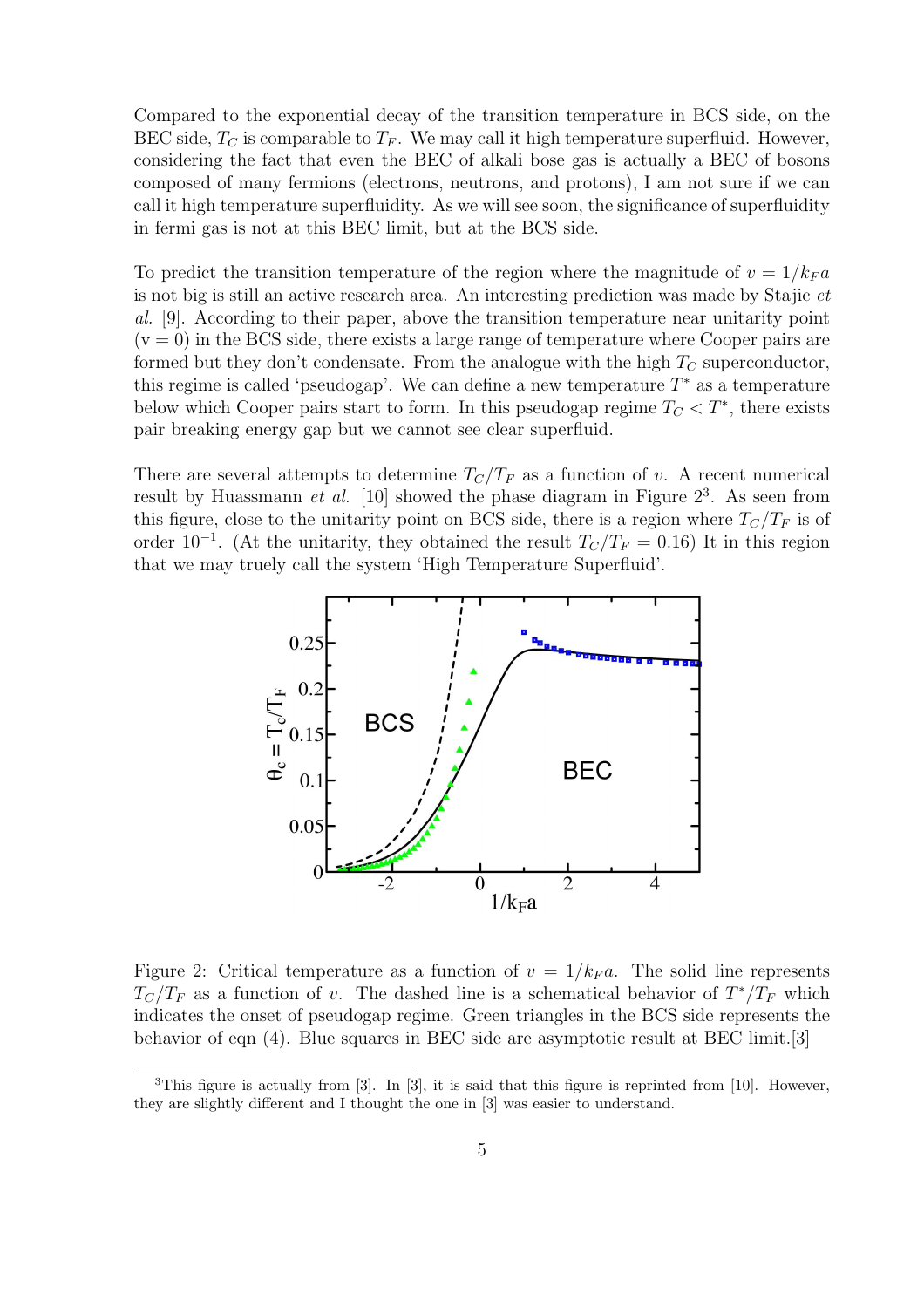### **3 Experiment**

#### **3.1 On BEC side**

BEC side of condensate was first observed almost simultaneously by three groups [11], [12], and [13] in 2003. Figure 3 is the time-of-flight image obtained by Colorado group in [11] using  $^{40}$ K.



Figure 3: Time-of-flight images of the molecular cloud. The left image was taken above the BEC transition temperature and the right image was taken below the transition temperature.[11]

As pointed out before, BEC of molecules composed of two fermions is not a phenomenon to be called high temperature superfluidity. To obtain superfluidity at BCS side is much more difficult work, and it will be discussed in the next subsection.

### **3.2 On BCS side**

The difficulty of detecting superfluidity at BCS side can be understood from the equation (4). Typically, people have been using time of flight method to measure the momentum distribution of the condensate, namely, they let the condensate expand and measure the position of particles after a certain time. However, since  $k_F = (3\pi^2 n)^{1/3}$ , as the cloud expands, the transition temperature goes down as  $T_C \propto T_F \exp(-\pi/2|a|(3\pi^2 n)^{1/3})$ . Therefore, even if originally the superfluid state of ultracold fermi gas is achieved, after the expansion, the condensate is not in the superfluid state anymore.

A technique to circumvent this difficulty was explored and the first observation of condensatin of pairs in BCS side was made by Regal *et al.* [14] in 2004 using <sup>40</sup>K. In this experiment, they first made a condensate in BCS side near unitarity and then rapidly sweeped the magnetic field to BEC side. On sweeping rapidly into BEC side, they transformed pairs into molecules, namely, a BCS-like pair with total momentum near zero is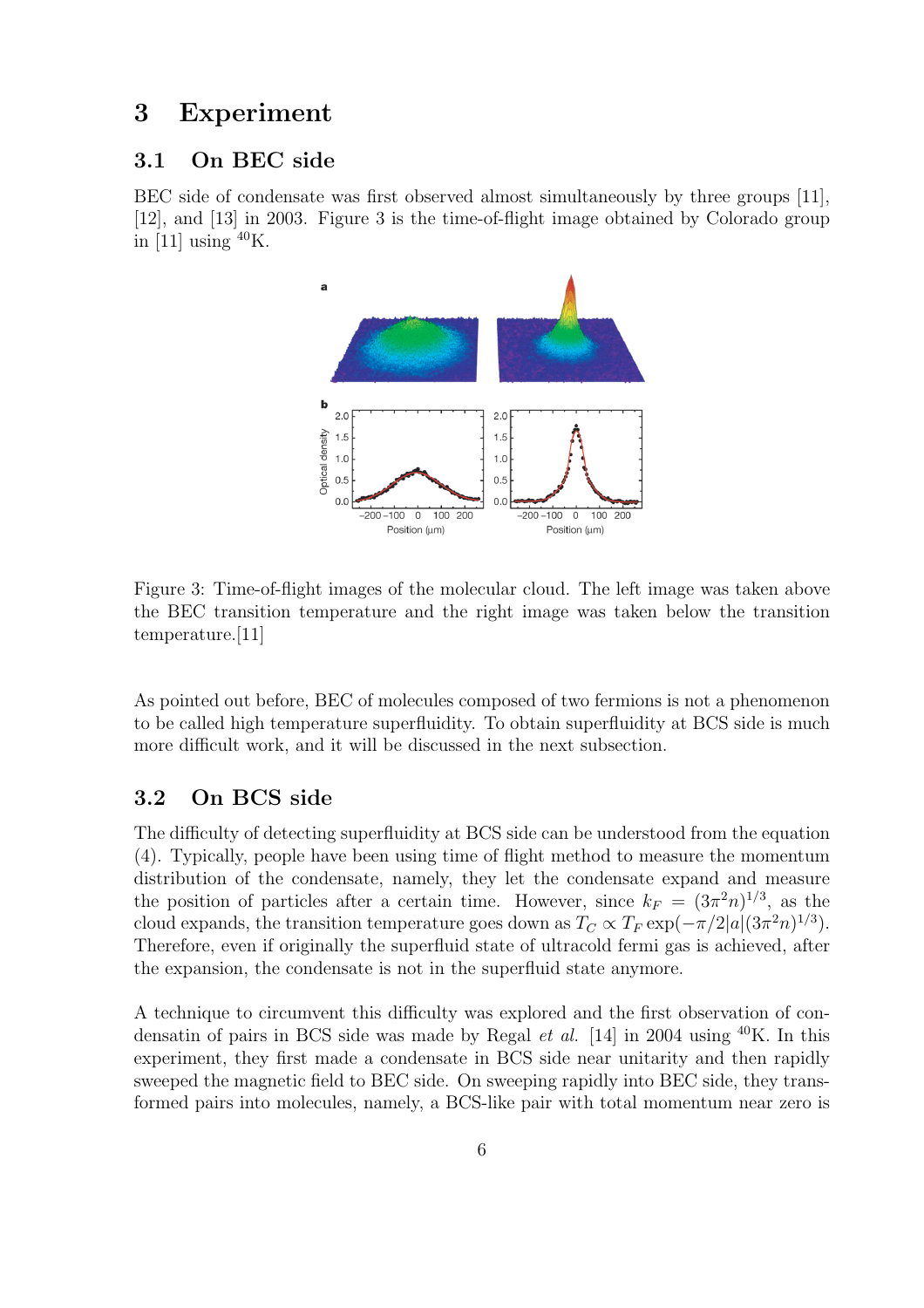converted into a bound molecule with momentum near zero. Thus, BCS pair correlation should be observed through a peak around zero in the molecule momentum distribution. Indeed, that is what they observed (Figure 4).



Figure 4: Fermi condensation. The images are taken after the projection of the fermi gas onto a molecular gas. The left image corresponds to the fermi gas closest to unitarity, and the right image corresponds to the farthest from the unitarity. Estimated condensate fractions are  $N_0/N = 0.10, 0.05,$  and 0.01 from left to right, respectively.[14]

Although this result strongly indicates the existence of Fermi condensate, there are some arguments about its validity [15]. Especially, there is a claim that since condensation does not necessarily imply superfluidity [16], the experiment cannot be regarded as the evidence of the existence of the superfluidity in ultracold fermi gas [17].

The pairing gap on the BCS side was first observed by [18] in 2004 using  ${}^{6}$ Li. They studied rf-spectroscopy of ultracold fermi gas and obtained the Figure 5. In the figure,



Figure 5: Paring gap in <sup>6</sup>Li. The solid line is the molecular binding energy at BEC side. It vanishes at the unitarity point. The closed triangles and the open triangles corresponds to the results of experiments with  $T_F = 1.2 \mu$ K and  $T_F = 3.6 \mu$ K. The inset figure is the ratio of open and closed triangles.[18]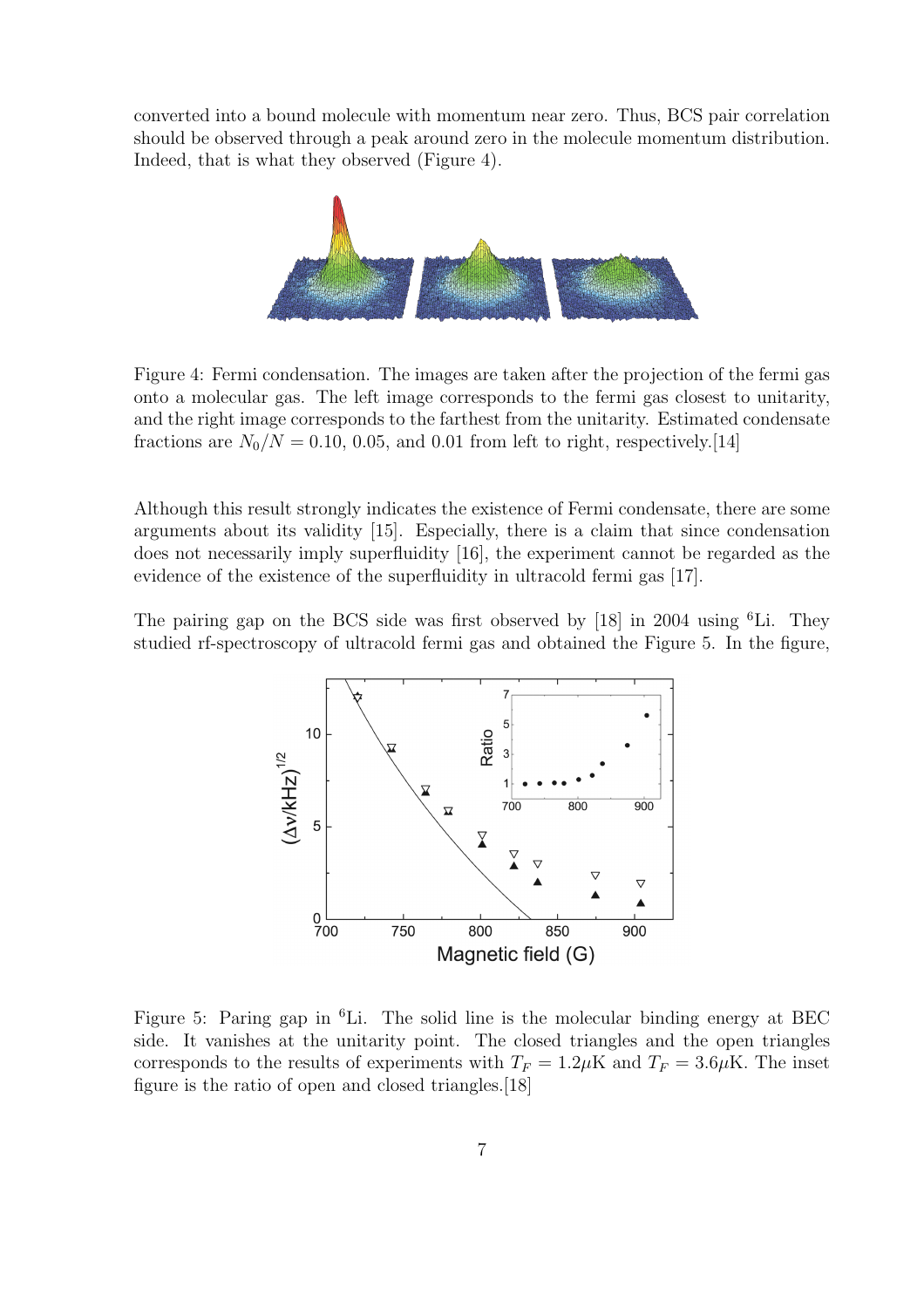the region where a solid line exists is BEC side. On the right side, there are data in BCS side, and you can observe the energy gap. This observation of energy gap indicates the existence of pairing in BCS side. Note, however, that because of the pseudogap regime, this existence of pairing does not directly mean the superfluidity.

### **3.3 Observation of vortices**

A convincing evidence of the superfluidity in ultracold fermi gas was given by the observation of quantized vortices by Zwierlein *et al.* [17] in 2005 using <sup>6</sup>Li. Since the existence of quantized vortices is the direct consequence of macroscopic wavefunction for superfluid, this experiment established a new phase of a matter, i.e. high temperature superfluidity. Figure 6 is the image of vortices.



Figure 6: Vortices in both BEC and BCS sides.[17]

They cooled down the <sup>6</sup>Li gas around  $T/T_F = 0.07$  and obtained the image <sup>4</sup>. Comparing the phase diagram in Figure 2, the observation of superfluidity at this temperature is consistent with theory.

<sup>4</sup>Though they did not give a precise temperature because of the experimental difficulty related with the extraction of actual temperature.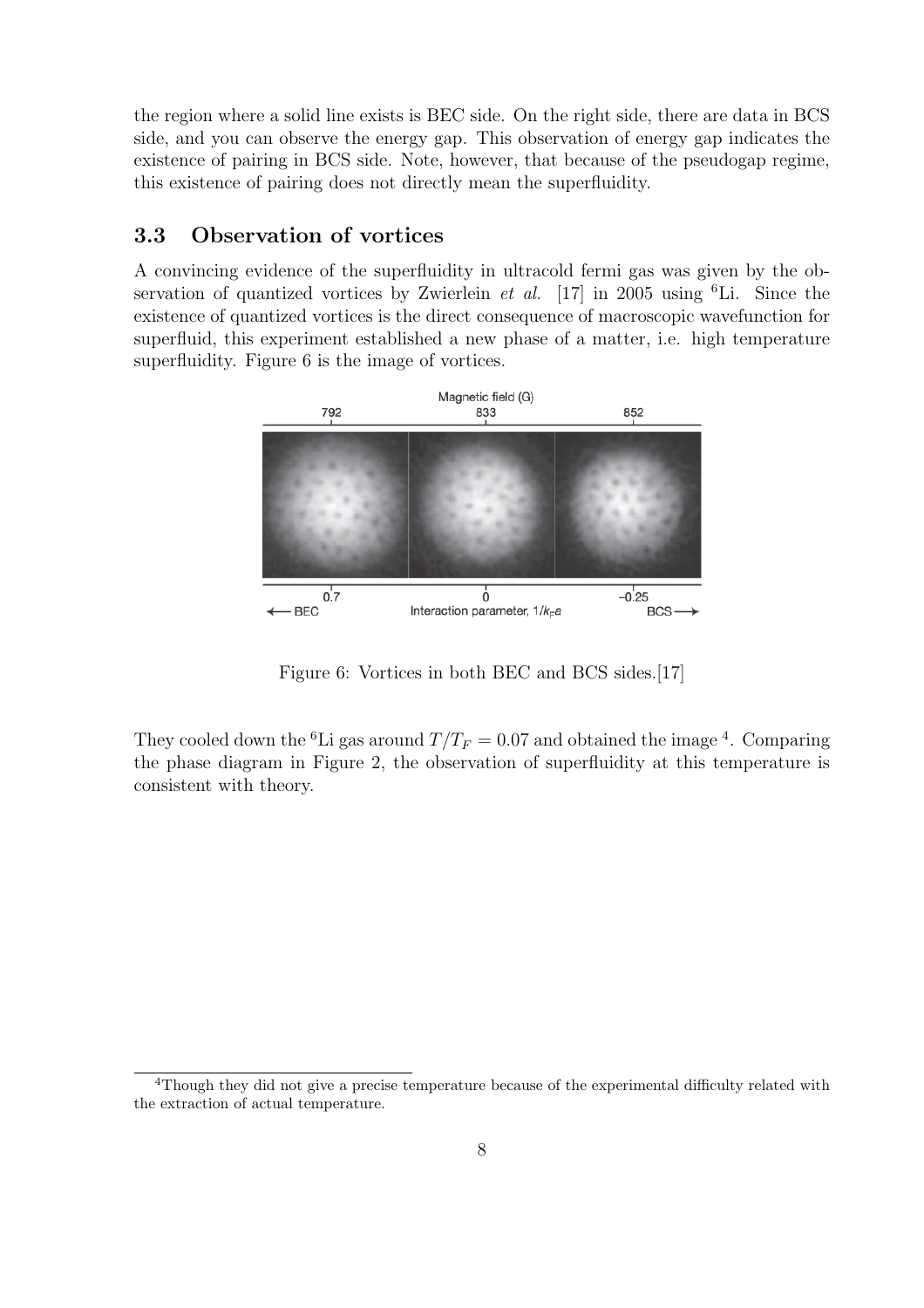# **4 Analogy with high-***T<sup>C</sup>* **superconductors**

From the existence of pseudogap regime in ultracold fermi gas near unitarity, we can expect that there is some analogy between superfluidity in ultracold fermi gas, or BCS-BEC crossover, and high-*T<sup>C</sup>* superconductivity. Indeed there is, and it is one of the most active area of research related to ultracold fermi gas. Chen *et al.* [19] is a good review article on this subject.

An important proposal was given by Hofstetter *et al.* [20]. In that paper, they claimed that ultracold fermionic atoms in optical lattices may exhibit superfluid transition at considerably high temperature  $T_C \approx 0.3T_F k|a|$ . Also, properly choosing experimental setup, they claimed that we may be able to realize *d*-wave pairing of fermions in optical lattices. It gives a direct analogy with electrons in high- $T_C$  superconductors, and its experimental realization may give great insight into the study of high- $T_C$  superconductivity.

Experimentally, Chin *et al.* [21] realized the superfluidity of ultracold fermions in an optical lattice in 2006. In this experiment, they confirmed the existence of long range phase coherence in ultracold fermions in an optical lattice by observing interference peaks when fermions are released from the optical lattice.

# **5 Conclusion and Future Prospects**

As we have seen, the study on superfluid ultracold fermi gas is developing rapidly in the past decade, and high-temperature superfluid was finally observed without any doubt through the realization of vortices in BCS side of the ultracold fermi gas in 2005.

For the future research, I have no doubt that the theoretical and experimental study on BCS-BEC crossover regime, expecially around unitarity point, will continue to be a hot topic in this area. I personally think that the lack of effective theoretically tool in the BCS-BEC crossover is one of the most important theoretical challenges towards condensed matter physicists.

Another important area of future research is ultracold fermions in optical lattices. My impression is that both experimental and theoretical studies of fermions on optical lattices is still in the very beginning stage. As mentioned in the text, there is a direct analogy between superfluidity in optical lattices and high-*T<sup>C</sup>* superconductivity, and it will attract both atomic, molecular, and optical physicists and condensed matter physicists.

In conclusion, the research on this topic is so active now and truely important results are coming out every year. For both theorists and experimentalists, a lot of problems are waiting to be solved. The most important message of this paper for the readers is:

'High-Temperature Superfluidity is actually HOT.'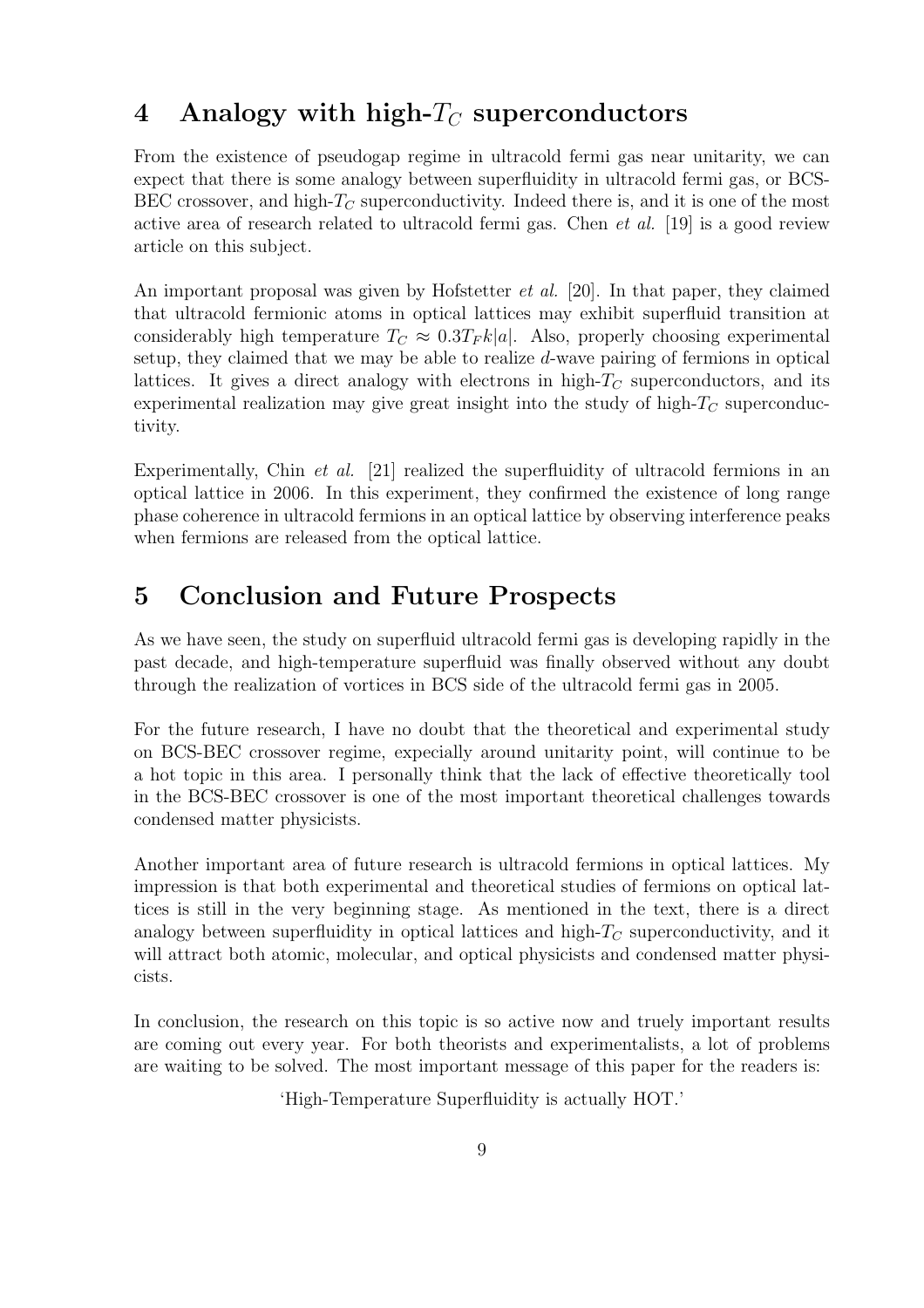# **References**

- [1] R. Combescot. Trapped <sup>6</sup>Li: A High *T<sup>C</sup>* Superfluid? *Phys. Rev. Lett.*, **83**:3766–3769, 1999.
- [2] S. Giorgini, L. P. Pitaevskii, and S. Stringari. Theory of ultracold Fermi gases, 2007. arXiv:0706.3360v1.
- [3] I. Bloch, J. Dalibard, and W. Zwerger. Many-Body Physics with Ultracold Gases, 2007. arXiv:0704.3011v2.
- [4] K. Huang and C. N. Yang. Quantum-Mechanical Many-Body Problem with Hard-Sphere Interaction. *Physical Review*, **105**:767–775, 1957.
- [5] G. Baym. *Lectures on Quantum Mechanics*. Westview Press, New York, 1969.
- [6] T. L. Ho. Arrival of the Fermion Superfluid. *Science*, **305**:1114–1115, 2004.
- [7] C. J. Pethick and H. Smith. *Bose-Einstein condensation in dilute gases*. Cambridge University Press, Cambridge, UK, 2002.
- [8] N. W. Ashcroft and N. D. Mermin. *Solid State Physics*. Thomson Learning, USA, 1976.
- [9] J. Stajic, J. N. Milstein, Q. Chen, M. L. Chiofalo, M. J. Holland, and K. Levin. Nature of superfluidity in ultracold Fermi gases near Feshbach resonances. *Phys. Rev. A*, **69**:063610, 2004.
- [10] R. Haussmann, W. Rantner, S. Cerrito, and W. Zwerger. Thermodynamics of the BCS-BEC crossover. *Phys. Rev. A*, **75**:023610, 2007.
- [11] M. Greiner, C. A. Regal, and D. S. Jin. Emergence of a molecular Bose-Einstein condensate from a Fermi gas. *Nature*, **426**:537–540, 2003.
- [12] S. Jochim, M. Bartenstein, A. Altmeyer, G. Hendl, S. Riedl, C. Chin, J. Hecker Denschlag, and R. Grimm. Bose-Einstein Condensation of Molecules. *Science*, **302**:2101–2103, 2003.
- [13] M. W. Zwierlein, C. A. Stan, C. H. Schunck, S. M. F. Raupach, S. Gupta, Z. Hadzibabic, and W. Ketterle. Observation of Bose-Einstein Condensation of Molecules. *Phys. Rev. Lett.*, **91**:250401, 2003.
- [14] C. A. Regal, M. Greiner, and D. S. Jin. Observation of Resonance Condensation of Fermionic Atom Pairs. *Phys. Rev. Lett.*, **92**:040403, 2004.
- [15] A. J. Leggett. *Quantum Liquids*. Oxford University Press, 2006.
- [16] K. Huang. Bose-Einstein Condensation and Superfluidity. In A. Griffin, D. W. Snoke, and S. Stringari, editors, *Bose-Einstein Condensation*, pages 31–50. Cambridge University Press, 1995.